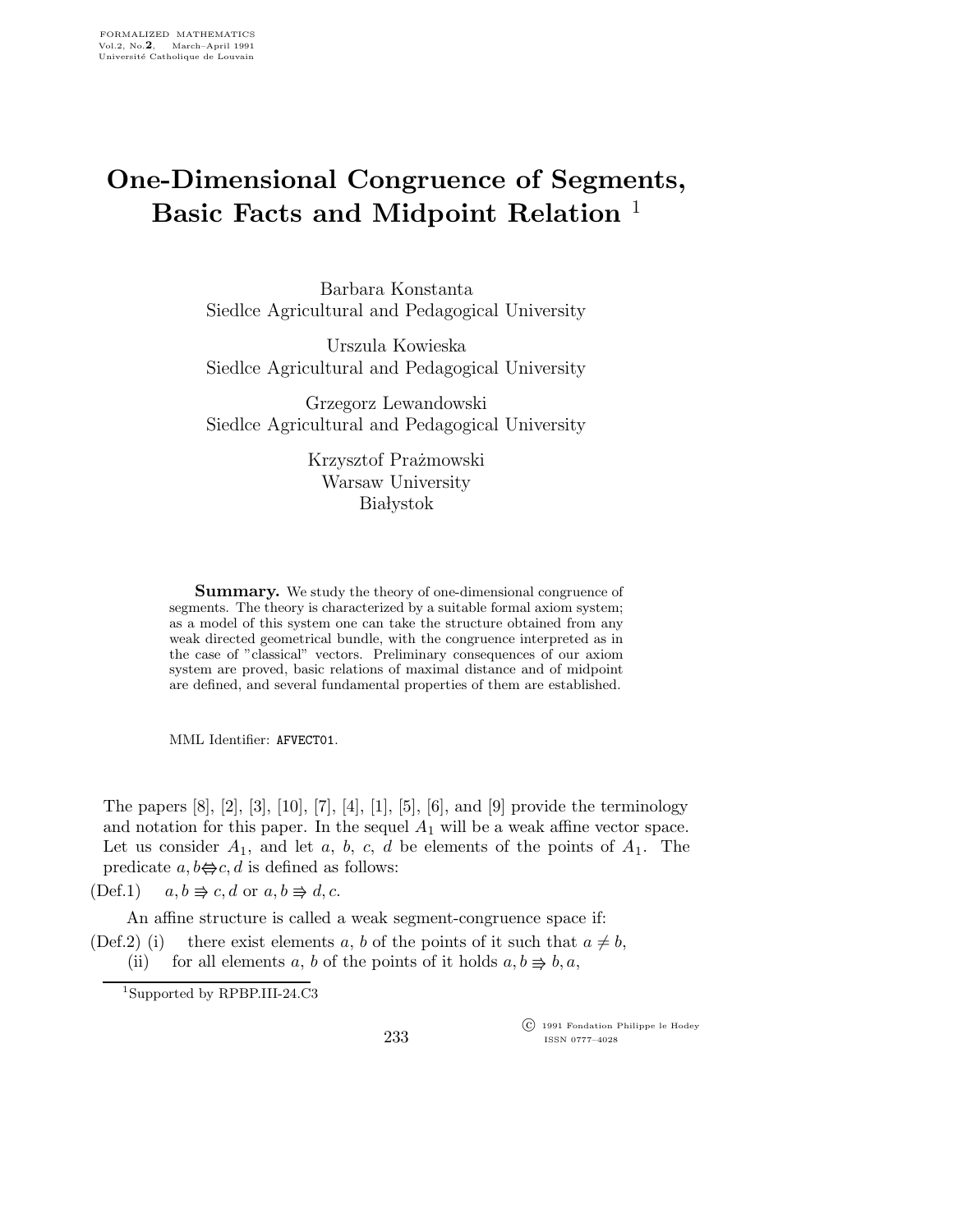- (iii) for all elements a, b of the points of it such that  $a, b \Rightarrow a, a$  holds  $a = b$ ,
- (iv) for all elements a, b, c, d, p, q of the points of it such that  $a, b \Rightarrow p, q$ and  $c, d \Rightarrow p, q$  holds  $a, b \Rightarrow c, d$ ,
- (v) for every elements a, c of the points of it there exists an element b of the points of it such that  $a, b \Rightarrow b, c$ ,
- (vi) for all elements a, a', b, b', p of the points of it such that  $a \neq a'$  and  $b \neq b'$  and  $p, a \Rightarrow p, a'$  and  $p, b \Rightarrow p, b'$  holds  $a, b \Rightarrow a', b'$ ,
- (vii) for all elements a, b of the points of it holds  $a = b$  or there exists an element c of the points of it such that  $a \neq c$  and  $a,b \Rightarrow b,c$  or there exist elements p, p' of the points of it such that  $p \neq p'$  and  $a, b \Rightarrow p, p'$  and  $a, p \Rightarrow p, b \text{ and } a, p' \Rightarrow p', b,$
- (viii) for all elements a, b, b', p, p', c of the points of it such that  $a, b \Rightarrow b, c$ and  $b, b' \Rightarrow p, p'$  and  $b, p \Rightarrow p, b'$  and  $b, p' \Rightarrow p', b'$  holds  $a, b' \Rightarrow b', c$ ,
- (ix) for all elements a, b, b', c of the points of it such that  $a \neq c$  and  $b \neq b'$ and  $a, b \Rightarrow b, c$  and  $a, b' \Rightarrow b', c$  there exist elements p, p' of the points of it such that  $p \neq p'$  and  $b, b' \Rightarrow p, p'$  and  $b, p \Rightarrow p, b'$  and  $b, p' \Rightarrow p', b',$
- (x) for all elements a, b, c, p, p', q, q' of the points of it such that  $a, b \Rightarrow p, p'$ and  $a, c \Rightarrow q, q'$  and  $a, p \Rightarrow p, b$  and  $a, q \Rightarrow q, c$  and  $a, p' \Rightarrow p', b$  and  $a, q' \Rightarrow q', c$  there exist elements r, r' of the points of it such that  $b, c \Rightarrow r, r'$ and  $b, r \Rightarrow r, c$  and  $b, r' \Rightarrow r', c$ .

We adopt the following rules:  $A_1$  is a weak segment-congruence space and a, b, b', b'', c, d, p, p' are elements of the points of  $A_1$ . Let us consider  $A_1$ , and let a, b, c, d be elements of the points of  $A_1$ . The predicate  $a, b \Leftrightarrow c, d$  is defined by:  $(Def.3)$  $a, b \Rightarrow c, d.$ 

We now state several propositions:

- $(1)$   $a, b \Leftrightarrow a, b.$
- (2) If  $a, b \Leftrightarrow c, d$ , then  $c, d \Leftrightarrow a, b$ .
- (3) If  $a, b \Leftrightarrow c, d$ , then  $a, b \Leftrightarrow d, c$ .
- (4) If  $a, b \Leftrightarrow c, d$ , then  $b, a \Leftrightarrow c, d$ .
- (5) For all a, b holds  $a, a \oplus b, b$ .
- (6) If  $a, b \Leftrightarrow c, c$ , then  $a = b$ .
- (7) If  $a, b \Leftrightarrow p, p'$  and  $p, p' \Leftrightarrow b, c$  and  $a, b \Leftrightarrow b, c$  and  $a, p \Leftrightarrow p, b$  and  $a, p' \Leftrightarrow p', b$ , then  $a = c$ .
- (8) If  $a, b \Leftrightarrow a, b'$  and  $a, b' \Leftrightarrow a, b''$  and  $a, b \Leftrightarrow a, b''$ , then  $b = b'$  or  $b = b''$  or  $b'=b''$ .

Let us consider  $A_1$ , a, b. We say that a, b are in a maximal distance if and only if:

(Def.4) there exist p, p' such that  $p \neq p'$  and  $a, b \Leftrightarrow p, p'$  and  $a, p \Leftrightarrow p, b$  and  $a, p' \Leftrightarrow p', b.$ 

Let us consider  $A_1$ ,  $a, b, c$ . We say that  $b$  is a midpoint of  $a, c$  if and only if:

(Def.5)  $a = b$  and  $b = c$  and  $a = c$  or  $a = c$  and a, b are in a maximal distance or  $a \neq c$  and  $a, b \Leftrightarrow b, c$ .